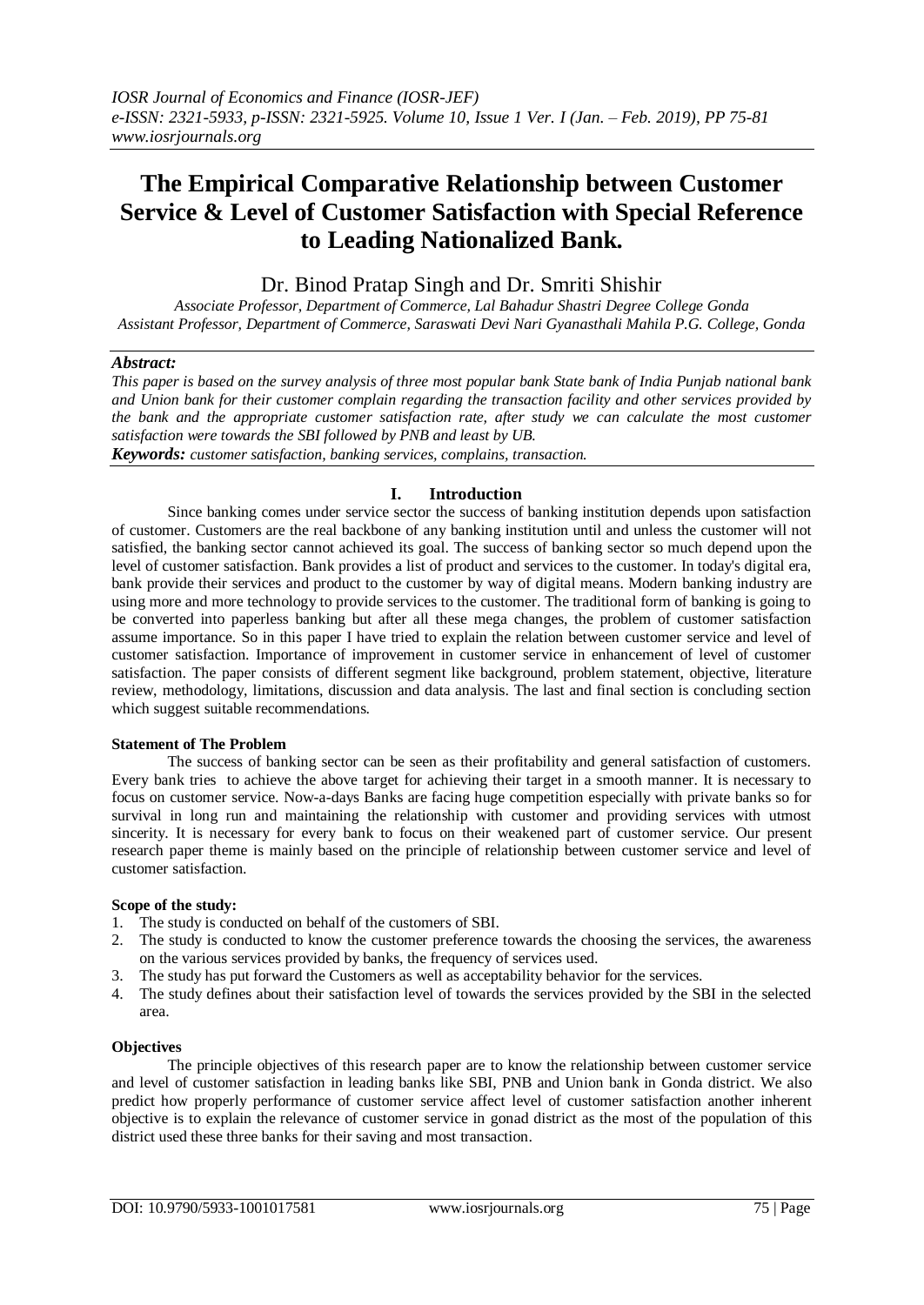# **II. Review of Literature**

In the preparation of the present paper a number of books, journals, research papers periodicals, articles and internet sites have been consulted and reviewed. Most of these books and journals have covered and depicted the relationship between customer service and level of customer satisfaction.

# **III. Methodology**

For preparing the present research paper primary as well as secondary sources have been used. Questionnaire has been used as a primary source and annual report of SBI and various reference books have been consulted as a secondary source. Important statistical tools have been used to find out necessary results.

## **Limitations of The Study**

1. Size of the sample selected may not represent whole population.

2. The survey has been conducted only on 150 respondents.

3. The accuracy of the findings of study depends upon the correctness of the responses provided by the respondents.

4. Unwillingness of some respondents to provide information is another limitation.

5. Findings of this study may be influenced by personal bias of the respondents.

## **IV. Discussion of Theme**

History of economic development of the world history clearly states the countries which are considered most developed all have developed banking system right from the beginning as such it can be easily concluded that without having a developed banking system a country cannot succeed in development.

Since banking comes under service sector the success of banking institution depends upon satisfaction of customer. Customers are the real backbone of any banking business. The profitability of a banking institution very much depends upon the quantum of Loans and advances viz-a-viz the size of deposit portfolio. Both the size and quantum of deposit as well as loan and advances very much depends upon the level of satisfaction of the customer in the banking system. When a system fails to delivers the expected result, it is not only a loss to the organization but it has a chain effect upon the whole of the country.

After nationalization the government finds that the general notion of the country is that the customer is the most neglected part of the banking system due to low efficiency and non-availability of competitor customer service plays a major role in improving the level of customer satisfaction. Banks including state bank of India provides a list of product and services to the customer. Modern banking uses more and more technology to provide services to their customer. It is also important that nationalized bank faces the competition with private banking. Some of the private banks provide high quality customer centric service with minimal time. So the timely providing service area needs to be improved by the nationalized bank.

After digitalization, customer satisfaction is remains a problem for banking sector. If we see the complains status of state bank of India then we can conclude that banking sector needs to be more concentrate on enhancing the level of customer satisfaction.

# **V. Data Analysis And Findings**

After survey analysis all the data has been gather and mean were calculated to predict the trends of customer satisfaction towards the bank facility.

| SNo. | <b>Transaction related complaint</b>  | <b>No. of Complaints</b> |            |           |  |
|------|---------------------------------------|--------------------------|------------|-----------|--|
|      |                                       | <b>SBI</b>               | <b>PNB</b> | <b>UB</b> |  |
| 01.  | Delay in account opening              | 1127                     | 1027       | 1289      |  |
| 02.  | Lockers                               | 453                      | 456        | 632       |  |
| 03.  | Non-receipt of cheque book            | 316                      | 258        | 478       |  |
| 04.  | TDS related complaints                | 261                      | 269        | 301       |  |
| 05.  | Cash Department                       | 237                      | 121        | 401       |  |
| 06.  | Delay in Collection                   | 1568                     | 1423       | 1596      |  |
| 07.  | Delays in remittances                 | 404                      | 401        | 501       |  |
| 08.  | Long Query                            | 74                       | 56         | 98        |  |
| 09.  | <b>Interest on Delayed Collection</b> | 168                      | 121        | 178       |  |
| 10.  | Transfer of accounts                  | 413                      | 301        | 605       |  |
| 11.  | Passbook updating                     | 182                      | 98         | 201       |  |
| 12.  | Erroneous Dishonor of Cheque          | 473                      | 470        | 502       |  |
| 13.  | Erroneous Application of Interest     | 154                      | 174        | 185       |  |
| 14.  | Disputed bank charges                 | 963                      | 856        | 1045      |  |
| 15.  | Deceased Account                      | 153                      | 187        | 206       |  |

**TABLE-1:** Table represents the complaint data of SBI Punjab bank and union bank for one financial year.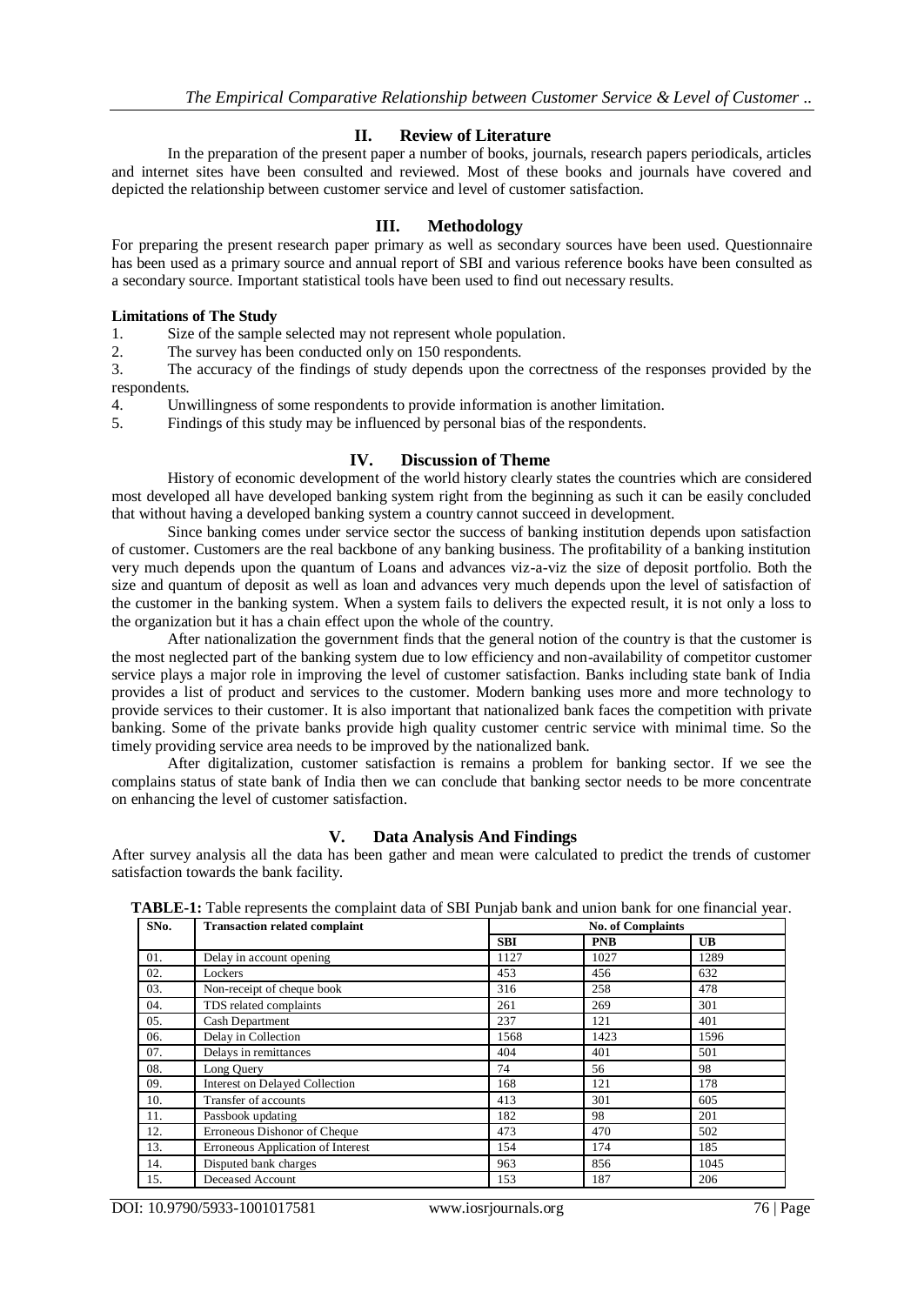| 16.      | TOR/STDR/MODS Account     | 718  | 102  | 46   |
|----------|---------------------------|------|------|------|
| . .<br>. | Delay in Credit of Salary | 107  | 105  | 205  |
|          | <b>Total</b>              | 7572 | 6425 | 8469 |

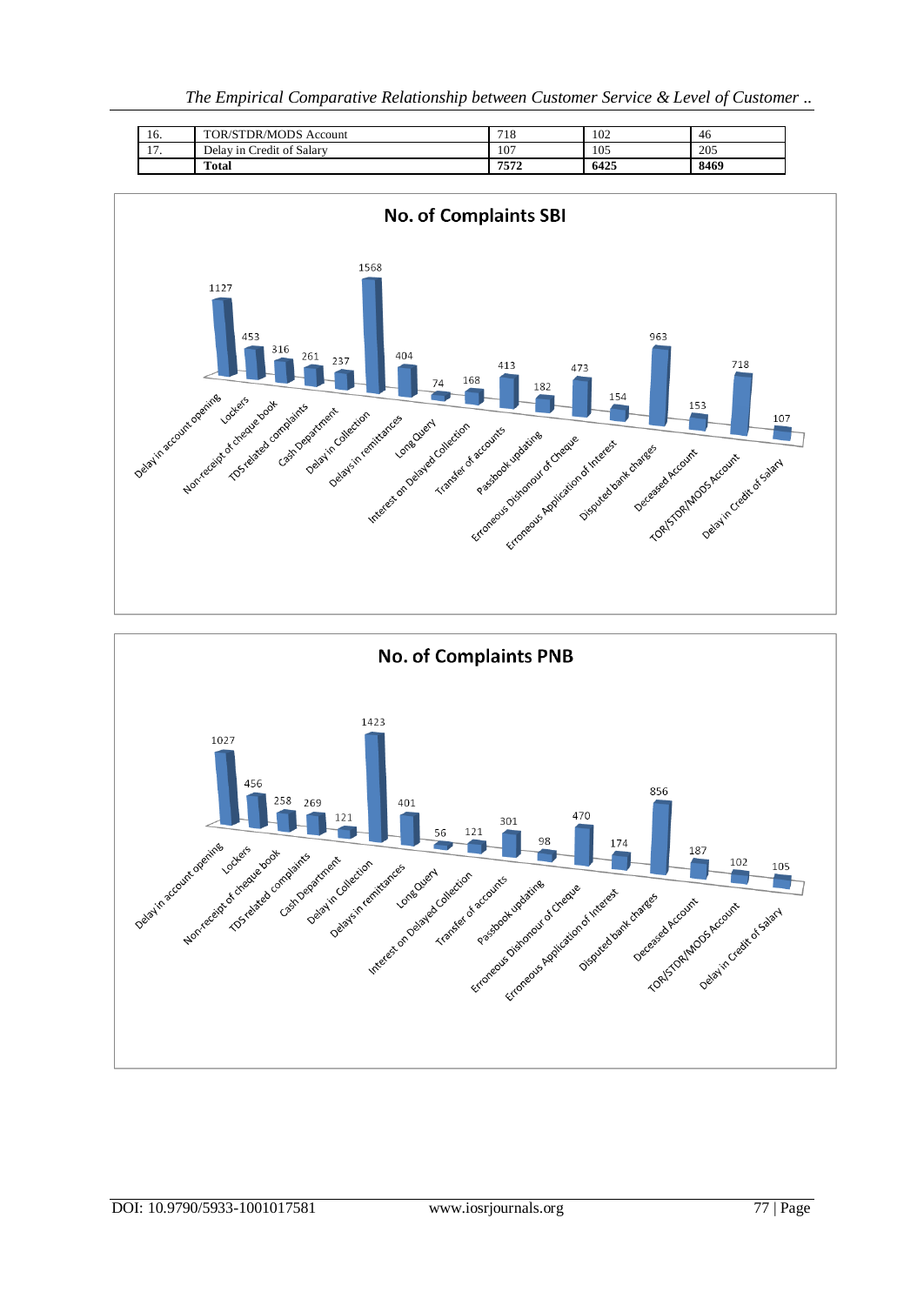



The above data clearly specify that customer satisfaction is a crucial problem. So banking sector needs to be more concentrate on improving the customer service thereby increasing the level of customer satisfaction.

The goal of achieving the overall development of economy can only be attain by improving the customer service. Improvement in customer service also increases the volume and growth of business.

Customer satisfaction is directly linked with customer service. Our present study on relationship between customer satisfaction and level of customer satisfaction will help banking industry as a whole in evolving rational strategy for efficient management of customers. The present research proper will help further to improve upon the services and thereby increasing the level of customer satisfaction.



DOI: 10.9790/5933-1001017581 www.iosrjournals.org 78 | Page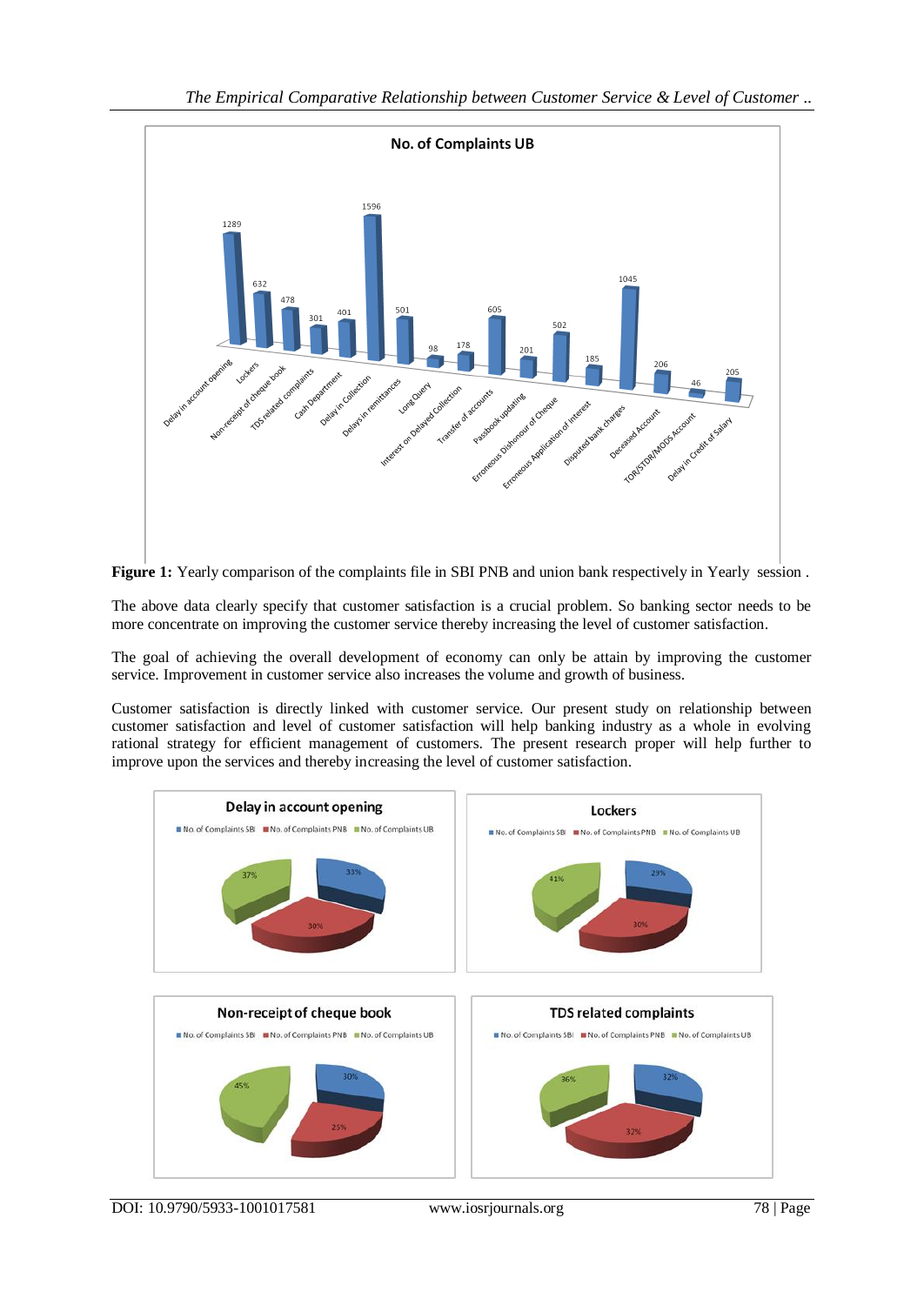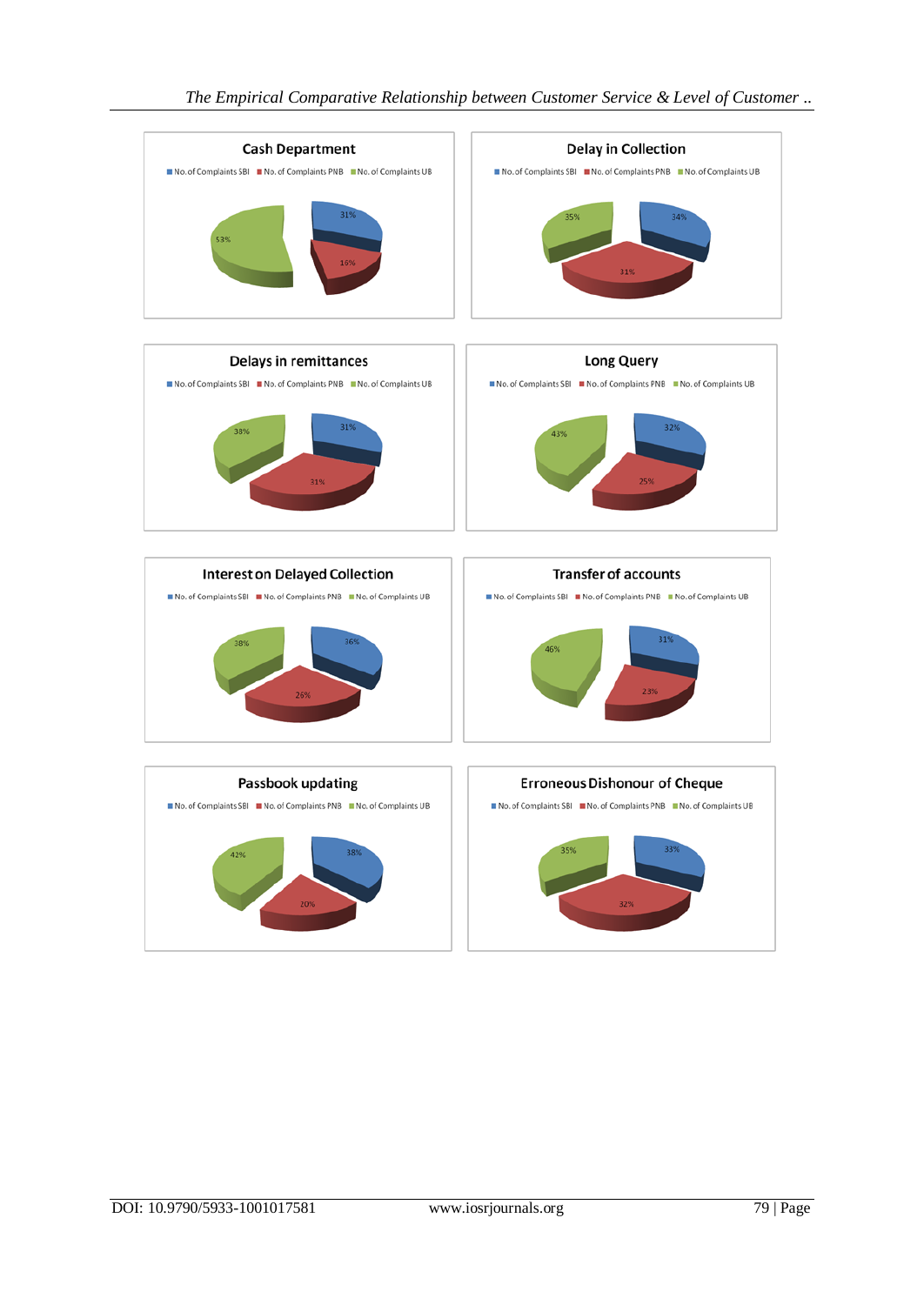

Figure 2: comparative analysis of the complaints filed against the bank by the customers.

On comparative analysis of the complaints we were fins that the min complaints filed in PNB against the working methods of the employees than SBI and maximum dissatisfaction in customers were found towards the union bank.

# **VI. Conclusion & Recommendation**

Thus we may say that there is direct relationship between customer service and level of customer satisfaction enhancement of customer satisfaction is necessary for overall growth of banking business and also for growth of economy. Banks should list on priority for improvement in quality of customer service.

# **References**

- [1]. Jankiraman R 1994. Indian banking by 2000 A.D. Challenges ahead, Indian banking by 2000 A.D. In: N Vinayakam (Ed.): A Profile of Indian Capital Market. New Delhi: Kanishka Publishers, P. 47.
- [2]. Jelassi T 2001. Banking on the internet: The Advance Bank in Germany. Banking on the Internet: The Advance Bank in Germany. In: A Michael, R Hitt, Ireland Duane, Robert E. Hoskisson (Eds.): Strategic Management: Competitiveness and Globalization. South- Western College Publishing, 2000 (with Albrecht Enders). P. 166.
- [3]. Karandikar SK 1999. Total bank automation for nationalized banks. IBA Bulletin, 21(2): 29-30. [4]. Girish V, Preetha S 1997. Technology in banks A global perspective. IBA Bulletin, 68(4): 183
- [4]. Girish V, Preetha S 1997. Technology in banks A global perspective. IBA Bulletin, 68(4): 183-189.
- [5]. Godse VT 1997. Banking technology: Challenges ahead for banks. IBA Bulletin, 68(4): 180-182.
- [6]. Government of India 1976. Customer services in banks. Final Report by Working Group (R.K. Talwar committee) on Customer Services in Bank.Appointed by Government of India, 1976. Cited from Bahl Shweta 1999. In Services of Nationalized Banks and Customer Satisfaction, Masters Thesis, Unpublished. Delhi: University of Delhi.
- [7]. Hammond A 2001. Digitally empowered development. Foreign Affairs, 80(2): 96-106.
- [8]. Harsh V V 1993. Marketing of Services. New Delhi: Global Business Press. Metawa SA, Almossawi M 1998. Banking behaviour of Islamic bank customers: Perspectives and implications. International Journal of Bank Marketing, 16(7): 299– 313.
- [9]. National Council for Applied Economic Research 1986. Evaluation of Customer Service Centre and Response of Customers to Functioning of Customers' Service Centre at the Selected Centers 1970-71 - 1981-82. New Delhi: National Council for Applied Economic Research.